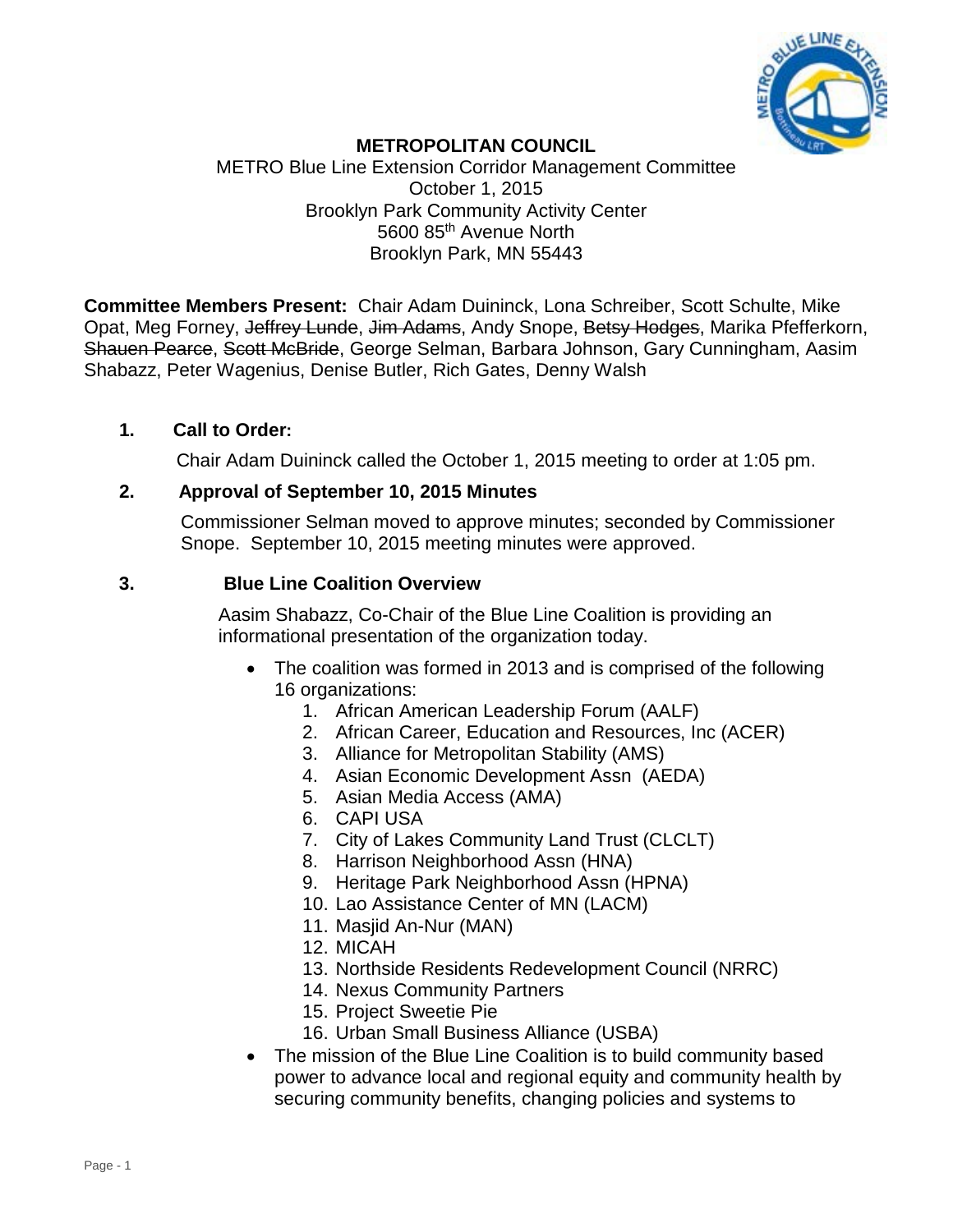support the creation and wealth and well-being of historic communities of color. This includes workforce development as well.

- Guiding principles include first, do no harm. Work as a strong community voice. Work to secure equitable outcomes through shared leadership, shared values and shared responsibilities. Engage in cultural sharing and building mutual understanding. Committed to leadership development, community building and organizing.
- Shauen Pearce represents Minneapolis. Marika Pfefferkorn represents Brooklyn Park. Denise Butler also represents the suburbs. As committee members, they have the opportunity to help with design and make sure the needs of the community are being addressed.
- Commissioner Selman wanted to reiterate the important work the Coalition provides. He stated his past and current experience working with the organization and complimented Mr. Shabazz on the mission of the Blue Line Coalition.
- Dan Soler also stated he appreciates the community involvement and feedback on the project, and the importance of getting that information during the planning process.

# **4. Project Ridership Update**

Dan Soler presented on Ridership:

- Ridership forecasts are calculated by the regional Model to estimate future year, daily, weekly trips on the Blue Line Extension.
- The Regional Model is a four-step Model that includes mathematical equations that simulate travel behavior.
- The Regional Model:
	- 1. Supports Met Council's Thrive 2040 Plan, using forecasted population, employment and household data (cities provide direction on how growth gets distributed throughout their cities).
	- 2. Complies with Federal Transit Administration (FTA) Requirements
	- 3. Part of New Starts Process to help calculate the project justification criteria
	- 4. Regional Model methodology is supported by the FTA (used on Hiawatha, Blue Line, Central Corridor projects)

Regional Model assumptions:

- LRT service assumptions
- Current fare structure and hours of service
- Feeder bus network
- 10 minute frequency of service
- 31 minutes from Target Field to Oak Grove Parkway Station (estimate)
- Current downtown Minneapolis parking rates reviewed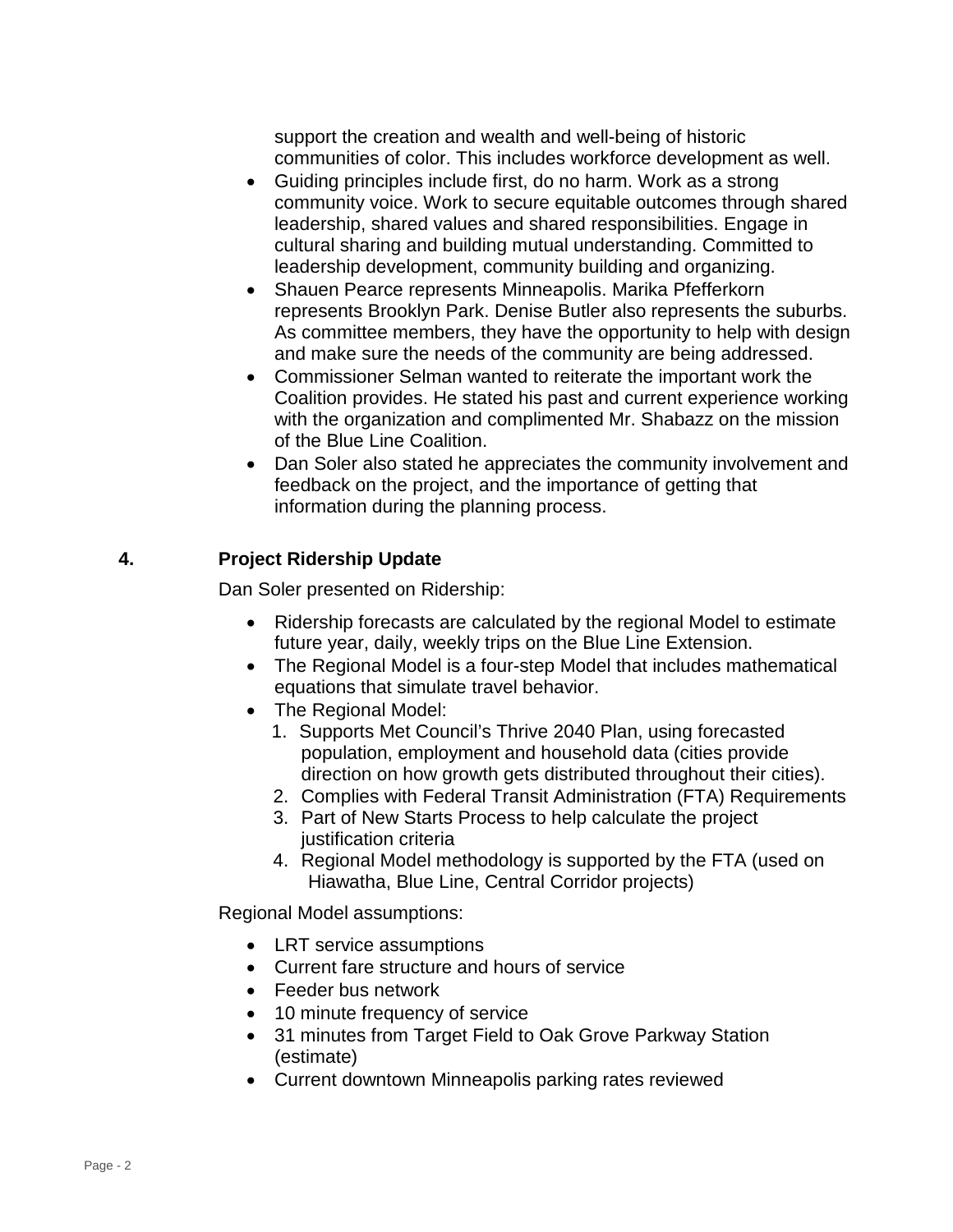- Transitways included in the Council's 2040 Transportation Policy Plan (TPP)
- Existing transitways: Blue, Green, Red Lines, Northstar
- Transitway Expansion: Red Line stage 2, Orange Line, Green Line Extension, Gold Line, Snelling BRT, Penn BRT, Chicago-Emerson-Fremont BRT.
- What has changed since DEIS
	- 1. Frequency of service change (from 7.5 to 10 minutes)
	- 2. End to End running time increase
	- 3. Station added at Plymouth (not part of original DEIS)
	- 4. Update development assumptions (to 2040 Thrive)
	- 5. Added Penn BRT (C Line)
	- 6. Updates to model/validation and feeder bus assumptions
	- 7. Park and Ride capacity constraints

Dan Soler stated that development flattened a bit (going from 2030 to 2040). Need to fine tune feeder buses/model with as many known factors as possible.

- Current ridership estimate is 27,000 rides per day as a model, with or without parking spaces at the Golden Valley site (slide 13).
- Robbinsdale has a high number of bus connections that adds to 3500 daily ridership; North Hennepin College also has a high ridership.
- 10,400 rides are generated outside the Blue Line and riders switch to Blue Line for the remainder of the trip.

**Commissioner Marika Pfefferkorn** asked for distinction as to how the Bus BRT affects LRT ridership. Dan Soler clarified that the choice of one over the other depends on where you are headed. Some BRT routes would fill the need over LRT, and in that respect would reduce LRT ridership. Feeder buses run between stations.

**Commissioner Gary Cunningham** asked why the inner-city numbers for ridership are low but they typically use service more. Dan Soler responded that some are already using local bus service already; are transit-dependent already. Dan provided examples of ridership models both inner-city and further out in suburbs; and utilization models.

**Commissioner Peter Wagenius** stated that 25-30% of the population is transit dependent.

**Commissioner Gary Cunningham** voiced his concern that higher ridership is not reflected in the model (under-representing low income communities). Dan Soler referred to the Green Line model example of three stations and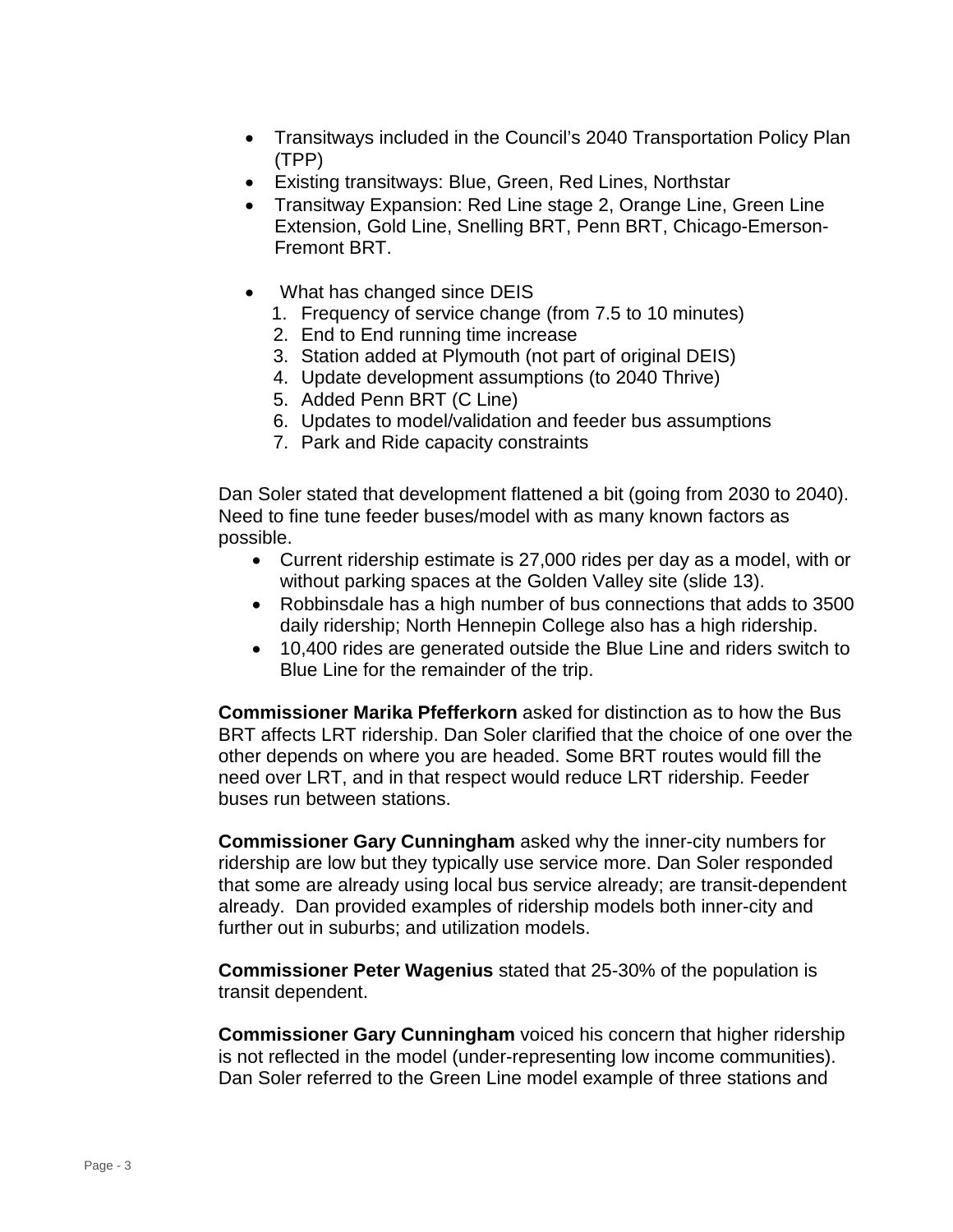the forecast vs. reality on that project. Ridership surpasses forecast. Ridership is just one factor in the model.

**Chair Duininck** asked where the model (27,000 riders per day) puts us in Federal scoring. Dan Soler explained we can't add numbers that aren't there; we are currently at medium status.

#### **5. TI #4-Golden Valley Road and Plymouth Avenue Stations**

- Alicia Vap presented station updates on DEIS status.
- 1. Both stations are included within DEIS, only Golden Valley Road Station is part of the DEIS cost estimate.
- 2. Engineering analysis and Environmental review conducted for both stations that included floodplains, wetlands and noise.
- 3. Cultural resources and impacts to park land.
- 4. Parking, cost and ridership reviewed.
- 5. Other non-technical factors were analyzed.
- BPO staff met with St. Margaret Mary church; all data reviewed, and feedback was substantial. Concerns over safety, parking and environment.

Ranges of cost discussed (construction costs with built-in factors).

Quantitative Factors analysis: Slide 13 reviewed. The first three factors on the list (socio-economic) housing, population and employment was reflected by the Park Board and did not include some jobs in the area.

- Grading, vegetation, wetland impact, floodplain impacts were reviewed and discussed for each station, and have minimal impact.
- Costs were explained for each station. These are ranges and are construction costs that are elevated and include a number of contingencies built in to those numbers.
- Qualitative Factors: are harder to compare, received through Issue Resolution teams and community involvement. Environmental Justice population feedback, Plymouth station having a higher impact for community and providing opportunities.

Recommendation for either one or two stations will be addressed at the October 29 CMC meeting. The final decision will be determined at the November 12 CMC meeting.

**Chair Duininck** wanted to reiterate that in the next few weeks the staff will be collecting final data before the November CMC meeting so please provide feedback now if you have any concerns or questions.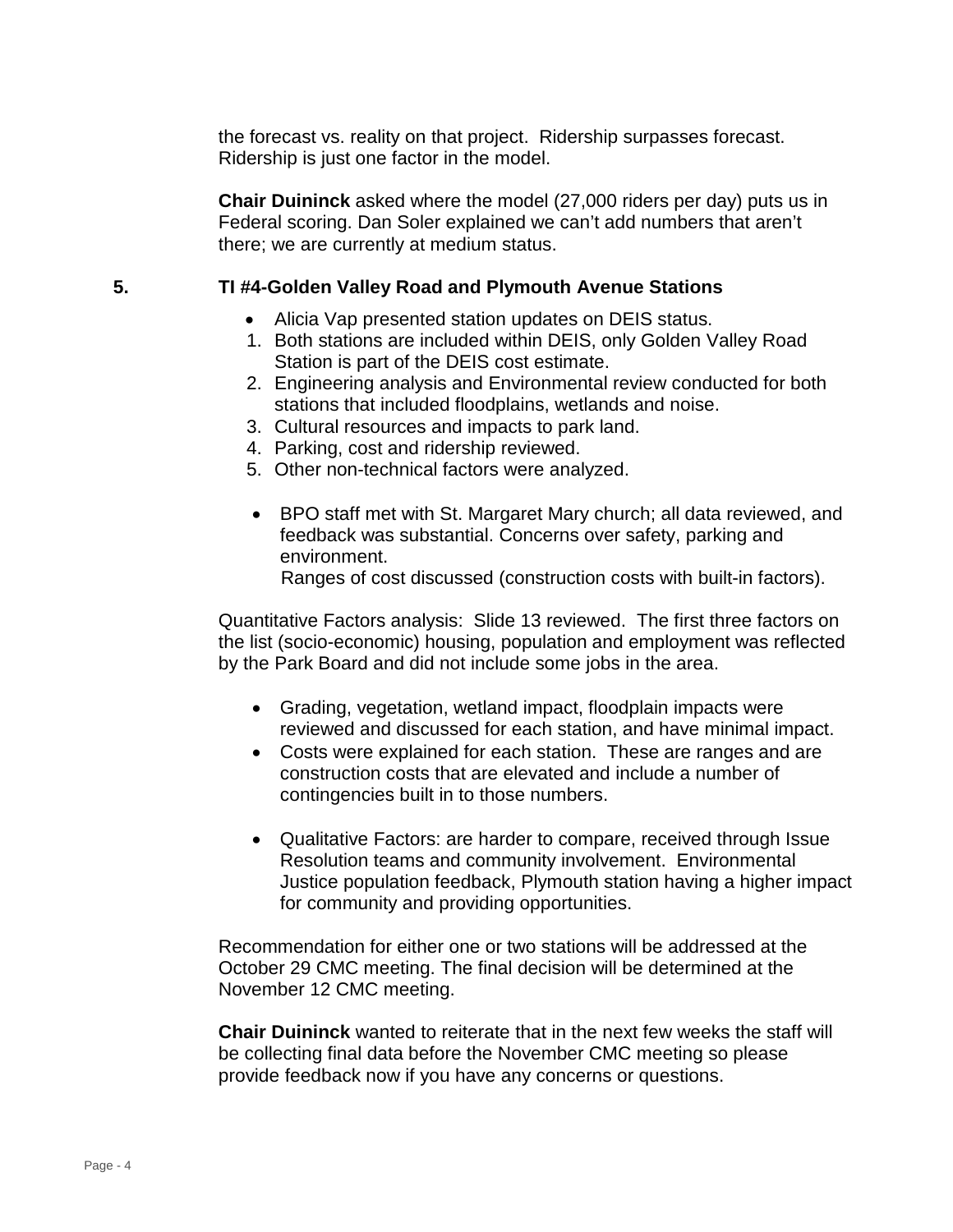**Commissioner Snopes** asked if the Plymouth station would have parking opportunities. No, per Alicia Vap. There are no parking opportunities identified at that station.

**Commissioner Johnson** asked what routes linked to the Robbinsdale Transit station. Alicia Vap stated that route 7 and route 14 both link to that site as feeder buses.

**Commissioner Wagenius** asked for statistics on reverse commutes for transit dependent riders from the Plymouth station, and also percentages of reverse commuters, per Mayor Hodge's request. Alicia stated that 25-30% of transit dependent riders are at the Plymouth station, and overall for the corridor the percentage of reverse commuters is at 30%.

Mayor Hodges would like a station breakdown and Alicia Vap will provide that additional information.

**Commissioner Opat** asked about how rides are counted and the time, as a round trip? Calculated as an onboarding time, per Alicia.

#### **6. 73rd Avenue Crossing**

Nick Landwer discussed TI #9A and impacts at the intersection.

• At the April 9 CMC, at-grade crossing was recommended. LRT at-grade did not impact intersection operations.

Additional feedback and concerns and analysis:

- High speed, 6-lane roadway with vehicles travelling more than posted speed (55 mph) Discussed other systems, for example MOA intersection with similar speeds
- LRT crossing diagonally through intersection
- LRT track and roadway maintenance conflicts
- CR 81 is designated as a "moving" route and that was a factor.

Recommendations:

- Proceed with grade separated crossing of CR 81
- Continue coordination with Hennepin County and City on the CR 81 roadway project.

**Commissioner Selman:** Asked about cost differential not mentioned today. Nick Landwer stated the cost differential is \$25-30 million.

**Commissioner Schreiber**: Thanked the staff for looking at this intersection and re-looking at it again. Concerns over speeds on the street, and driving patterns.

**Chair Duininck** asked clarification on Jolly Lane plans. Jolly Lane would be a cul-de-sac and would not continue through, per Nick Landwer.